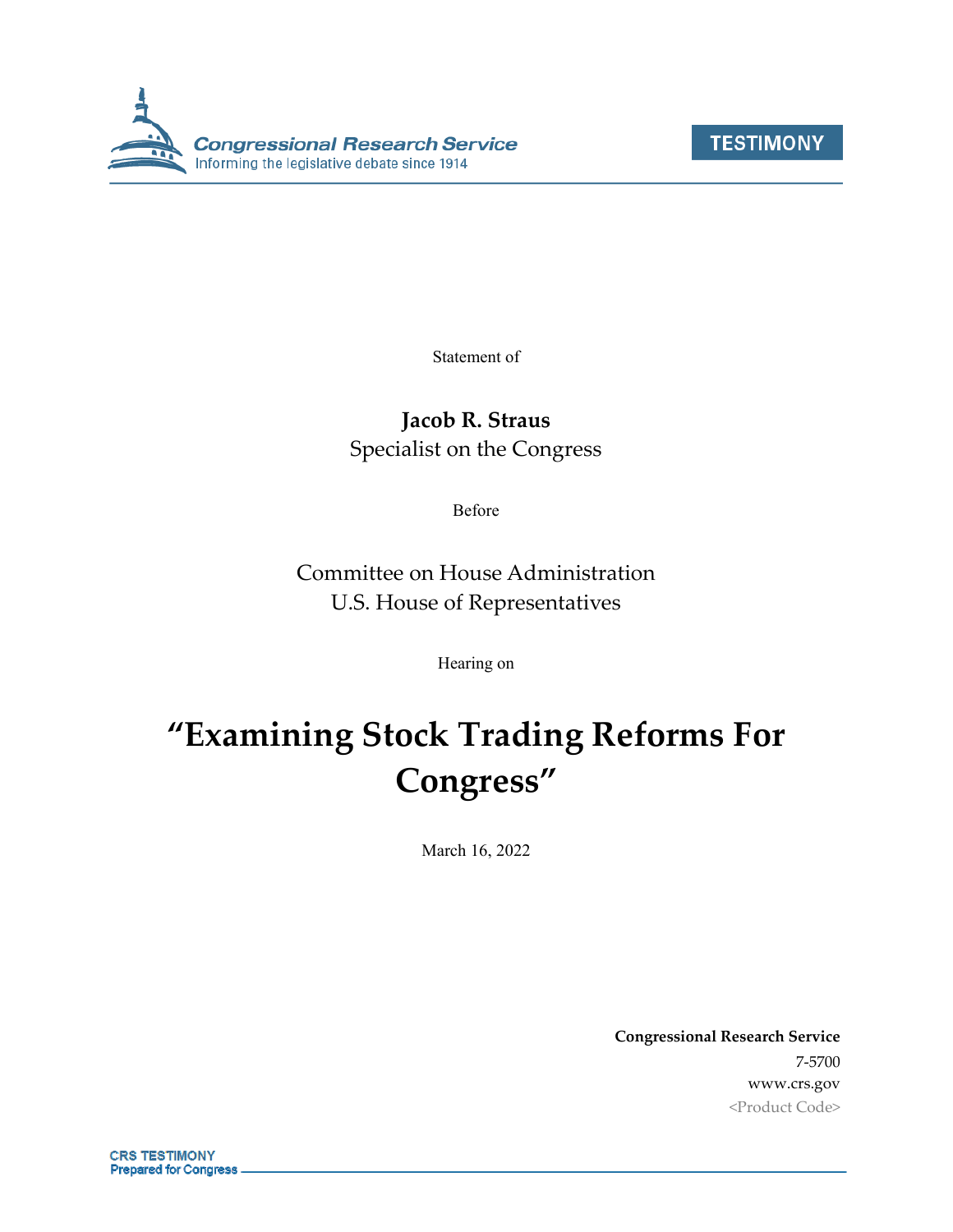Chairperson Lofgren, Ranking Member Davis, and Members of the Committee, on behalf of the Congressional Research Service thank you for this opportunity to discuss current legislative proposals that would limit or prohibit certain financial transactions by Members of Congress.

My testimony focuses on three areas: (1) current financial disclosure laws under the Ethics in Government Act; (2) current disclosure requirements for financial transactions under the STOCK Act; and (3) an analysis of current legislative proposals to limit or prohibit certain financial transactions introduced in the  $117<sup>th</sup>$  Congress (2021-2022). The discussion of current legislative proposals focuses on the content of the bills and resolutions, including proposed prohibitions on holding, purchasing, and/or selling certain assets; amendments to the Ethics in Government Act and/or STOCK Act; potential requirements for the use of qualified blind trusts; changes to public access of disclosure documents; and proposed penalties for non-compliance. Additionally, this testimony discusses two proposals to amend House Rule XXIII, the Code of Conduct.

This written statement is drawn largely from other CRS products, including CRS Insight 11860, *Stock Trading in Congress: 117th Congress Proposals to Limit or Prohibit Certain Financial Transactions*. Accordingly, my statement summarizes and expands key portions of the Insight, and addresses the legislative proposals introduced to date in the  $117<sup>th</sup>$  Congress.

# **Background on Current Financial Disclosure Laws**

Federal government officials and employees, including Members of Congress, when taking official action, are expected to "put loyalty to the highest moral principles and to country above loyalty to persons, party, or Government department."<sup>I</sup> Using these guiding principles, in 1978, Congress enacted the Ethics in Government Act, which created the current government ethics program to "preserve and promote the integrity of public officials and institutions."<sup>2</sup>

As amended,<sup>3</sup> the Ethics in Government Act requires covered employees, including Members of Congress, congressional officers, and selected congressional staff,<sup>4</sup> to file annual financial disclosure

<sup>&</sup>lt;sup>1</sup> Code of Ethics for Government Service (H.Con.Res. 975 (1958), 72 Stat. B12). The standards included in the Code of Ethics for Government Service are still recognized as continuing ethics guidance in the House and Senate. They are not legally binding, because the code was adopted by congressional resolution, not by public law. The Code of Ethics for Government Service is cited by many House and Senate investigations. For example, see U.S. Congress, House Committee on Standards of Official Conduct, *Investigation of Certain Allegations Related to Voting on the Medicare Prescription Drug, Improvement, and Modernization Act of 2003*, report, 108th Congress, 2nd sess., H.Rept. 108-722 (Washington: GPO, 2004), p. 38. See also 5 C.F.R. §2635.101(a), which applies to executive branch employees, and 18 U.S.C. §208, which prohibits executive branch employees from participating "personally and substantially" in any covered activity in which the employee or the employee's spouse, minor child, general partner, or previous organization has a financial interest.

<sup>2</sup> P.L. 95-521, 92 Stat. 1824 (1978); 5 U.S.C. Appendix §§101-112.

<sup>3</sup> P.L. 101-194, 103 Stat. 1724 (1989); P.L. 112-105, 126 Stat. 291 (2012); 5 U.S.C. Appendix §§101-112.

<sup>4</sup> The House *Ethics Manual* defines financial disclosure filers as "all Members of the House and those House employees earning ―above GS-15, that is, at least 120% of the federal GS-15 base level salary, for at least 60 days during the calendar year must file a Financial Disclosure Statement by May 15 of each year." U.S. Congress, House Committee on Standards of Official Conduct, *House Ethics Manual*, "Who Must File," 110th Cong., 2nd sess. (Washington: GPO, 2008), p. 252. For CY 2022, "the GS-15, step 1, basic pay rate ... is \$112,890. The applicable 120% calculation for that rate is therefore \$135,468, or a monthly salary of equal to or more than \$11,289. This rate is referred to as the "senior staff rate." U.S. Congress, House, Committee on Ethics, "The 2022 Outside Earned Income Limit and Salaries Triggering the Financial Disclosure Requirement and Post-Employment Restrictions Applicable to House Officers and Employees," *Pink Sheet*, January 13, 2022, p. 2, at https://ethics.house.gov/sites/ethics.house.gov/files/documents/Final%202022%20Annual%20Pay%20Memo%2001132022.pdf. The Senate uses the same definition for filers. See U.S. Congress, Senate, Select Committee on Ethics, "Chapter 5: Financial Disclosure," *Senate Ethics Manual, 2003 edition*, p. 125, at

https://www.ethics.senate.gov/public/index.cfm/files/serve?File\_id=f2eb14e3-1123-48eb-9334-8c4717102a6e.pdf#page=137.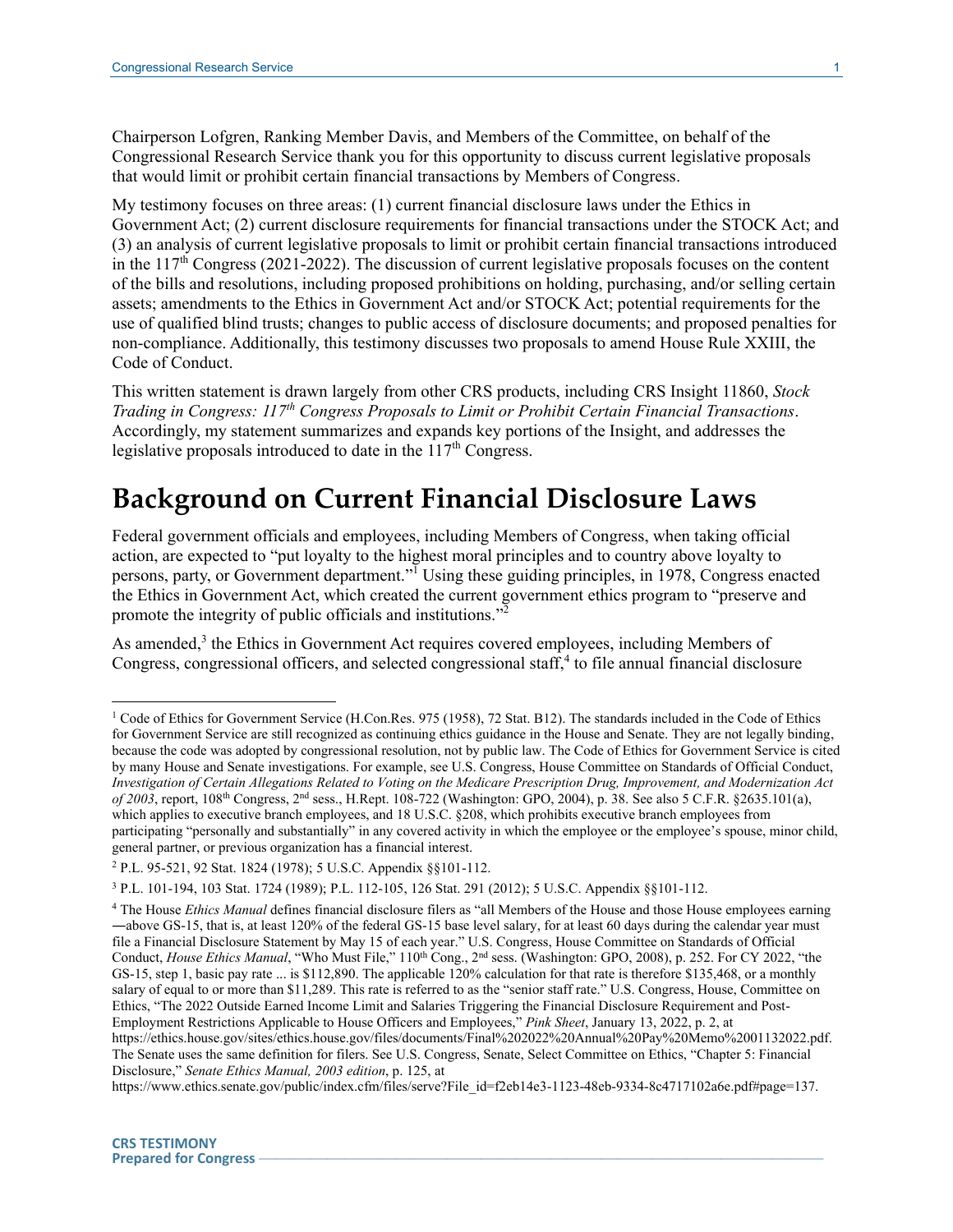statements that report "income, gifts, liabilities, property—both real property and business-related personal property—positions in business enterprises and other organizations and also any agreements relating to post-Government employment."<sup>5</sup> As one scholar noted, "the Ethics in Government Act of 1978 [is] a reflection of one of our nation's most fundamental aspirations for government: that official decisions should be made in the interests of the common good, not in the narrow self-interests of the individuals in power."<sup>6</sup>

Members of Congress and officers or employees of the Congress are included as covered officials in the Ethics in Government Act.<sup>7</sup> Subsequent amendments provided that Representatives, Delegates, the Resident Commissioner, Senators, House and Senate officers, and other specified covered employees are required to file annual financial disclosures statements with the Clerk of the House of Representatives and the House Ethics Committee,<sup>8</sup> or the Secretary of the Senate and Senate Select Committee on Ethics,<sup>9</sup> respectively. The House Ethics Committee and the Senate Select Committee on Ethics each provide guidance for financial disclosure filing.<sup>10</sup>

# **Stock Trading Disclosure in Congress**

On April 4, 2012, President Obama signed the STOCK Act.<sup>11</sup> The STOCK Act, as amended, affirms that Members of Congress, congressional employees, and other federal officials are not exempt from "insider trading"<sup>12</sup> laws and regulations.<sup>13</sup> It also requires covered individuals (primarily those that already file financial disclosure statements) to file periodic transaction reports with their supervising ethics office within 30 days of receiving notification of a covered financial transaction and no later than 45 days after

<sup>12</sup> For more information on insider trading, see CRS InFocus IF11966, *Insider Trading*, by Jay B. Sykes.

<sup>&</sup>lt;sup>5</sup> U.S. Congress, House Committee on the Judiciary, *Ethics in Government Act of 1977*, report to accompany H.R. 1, 95<sup>th</sup> Cong., 1 st sess., November 2, 1977, H.Rept. 95-800 (Washington: GPO, 1977), p. 16.

<sup>6</sup> Beth Nolan, "Removing Conflicts from the Administration of Justice: Conflicts of Interest and Independent Counsels Under the Ethics in Government Act," *Georgetown Law Journal*, vol. 79, no. 1 (October 1990), p. 2.

<sup>7</sup> 5 U.S.C. Appendix §101(f)(9)-(10). For further clarification on the definition of Members of Congress and officers or employees of the Congress, definitions, see 5 U.S.C. Appendix §109(12)-(13).

<sup>8</sup> U.S. Congress, House, Office of the Clerk of the House of Representatives, *Financial Disclosure Reports*, at https://disclosuresclerk.house.gov/PublicDisclosure/FinancialDisclosure; and U.S. Congress, House, Committee on Ethics, "Financial Disclosure," at https://ethics.house.gov/financial-disclosure.

<sup>&</sup>lt;sup>9</sup> Senate Rule XXXIV. U.S. Congress, Senate, Secretary of the Senate, "Senate Public Financial Disclosure (Senate Rule 34), *Public Disclosure*, at https://www.senate.gov/pagelayout/legislative/g\_three\_sections\_with\_teasers/lobbyingdisc.htm; and U.S. Congress, Senate, Select Committee on Ethics, "Financial Disclosure," at https://www.ethics.senate.gov/public/index.cfm/financialdisclosure.

<sup>10</sup> U.S. Congress, House, Committee on Ethics, "Financial Disclosure Guidance," at https://ethics.house.gov/forms/fd-guidance; and U.S. Congress, Senate, Select Committee on Ethics, "Chapter 5: Financial Disclosure," *Senate Ethics Manual, 2003 edition*, at https://www.ethics.senate.gov/public/index.cfm/files/serve?File\_id=f2eb14e3-1123-48eb-9334-8c4717102a6e.pdf#page=135.

<sup>11</sup> P.L. 112-105, 126 Stat. 291 (2012). The STOCK Act was renamed the Representative Louise McIntosh Slaughter Stop Trading on Congressional Knowledge Act by P.L. 115-277 (132 Stat. 4167 (2018)).

 $13$  The STOCK Act (P.L. 112-105, §13) also prohibits Members, officers, and employees who file financial disclosure statements from participating in Initial Public Offerings (IPOs). In a February 2019 memorandum to House Members, officers, and employees, the House Ethics Committee noted that "while interpretation and enforcement of the STOCK Act regarding participation in IPOs is chiefly within the jurisdiction of the SEC and Department of Justice, the opinion of the Committee is that, as drafted, the STOCK Act prohibits only the filer from participating in IPOs, but not the filer's spouse or dependent child, assuming the assets used for the purchase and the securities purchased are wholly owned by the spouse or dependent child, separate and independent of the filer." See U.S. Congress, House Committee on Ethics, *Summary of Activities One Hundred Sixteenth Congress*, 116<sup>th</sup> Cong., 2<sup>nd</sup> sess., December 31, 2020, H.Rept. 116-703 (Washington: GPO, 2020), p. 47, note 18. [Hereinafter House Ethics Committee, *Summary of Activities*, 116<sup>th</sup> Congress]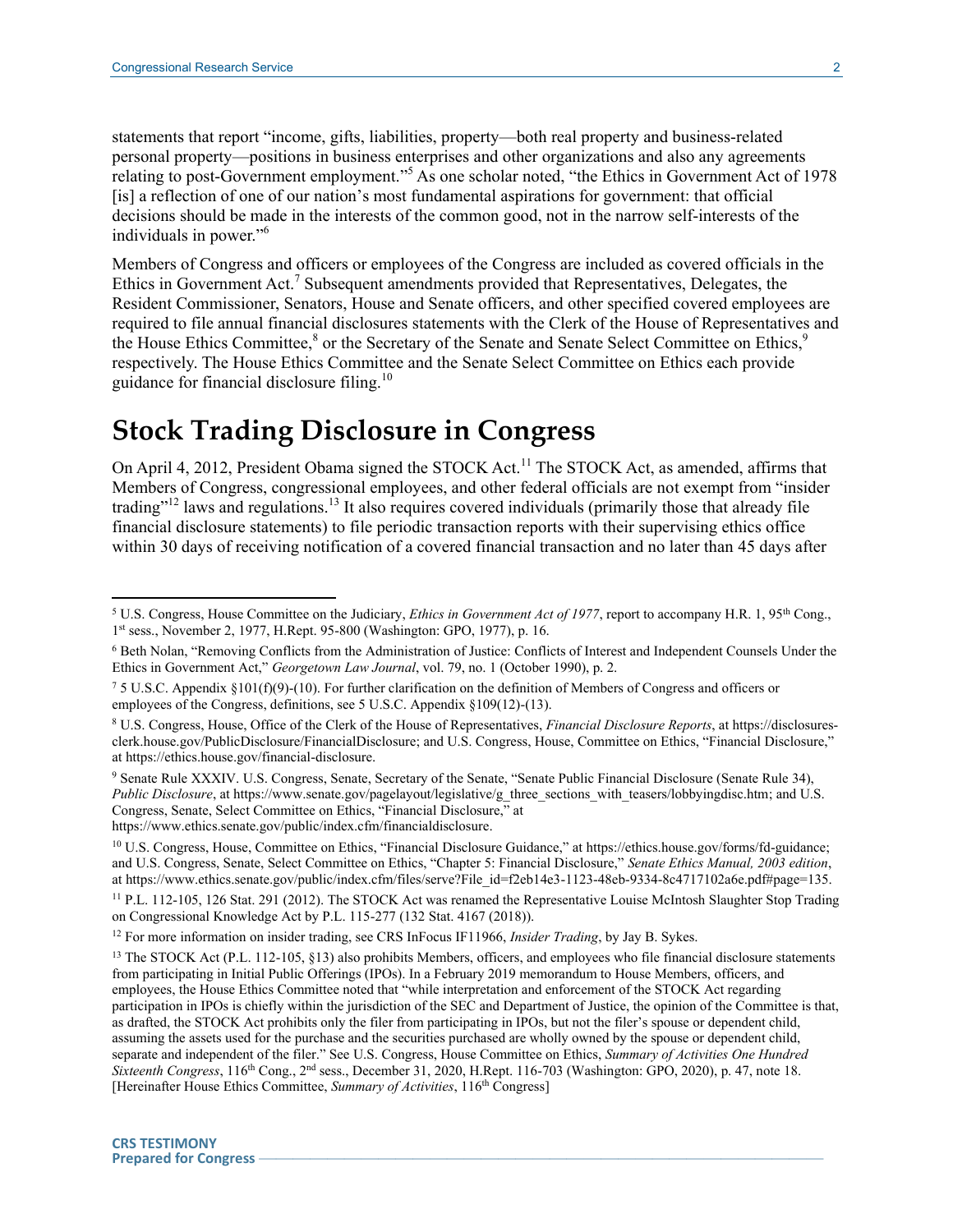the transaction.<sup>14</sup> For the House of Representatives, the supervising ethics office is the House Ethics Committee, and for the Senate it is the Senate Select Committee on Ethics.<sup>15</sup>

Under STOCK Act amendments to the Ethics in Government Act, covered individuals, including Members of Congress, officers, and covered congressional employees report financial transactions (e.g., sales and purchases of stocks, bonds, commodity futures, and other securities) that exceeded \$1,000.<sup>16</sup> Periodic transaction reports are filed in the same manner as the covered official's annual financial disclosure. For Members of Congress, both their financial disclosure forms and their periodic transactions reports are available for public inspection from the Clerk of the House (for Representatives) or the Secretary of the Senate (for Senators).<sup>17</sup>

# **Proposals to Limit or Prohibit Certain Financial Transactions in the 117th Congress**

In the 117<sup>th</sup> Congress, there has been interest in further limiting or prohibiting Members of Congress and other covered congressional officials and employees from engaging in certain financial transactions. As of March 1, 2022, some Members of Congress have introduced at least 14 bills or resolutions on these issues, eight in the House and six in the Senate. Broadly, these measures propose to amend the Ethics in Government Act, the STOCK Act, and/or House Rules to prohibit certain transactions, increase financial disclosure reporting requirements, and prescribe remedies to alleviate real or perceived conflicts of interest and penalties for engaging in certain behaviors. **[Table 1](#page-4-0)** lists the 14 measures (bill or resolution number and title); the proposed affected party; proposed actions; timeline for implementation, if enacted; and proposed penalties. For organizational ease, **[Table 1](#page-4-0)** lists companion measures together.

<sup>&</sup>lt;sup>14</sup> Covered filers are required by the Ethics in Government Act to "report on their annual FD Statement each purchase, sale, or exchange transaction involving real property held for investment, stocks, bonds, commodities futures, or other securities (including cryptocurrencies and options) made by the filer, their spouse, or dependent child when the amount of the transaction exceeds \$1,000. For sales transactions, the \$1,000 threshold is based on the total dollar value of the transaction, not the gain or loss made on the sale. See House Ethics Committee, *Summary of Activities*, 116th Congress, p. 44.

<sup>15</sup> 5 U.S.C. Appendix §103(j).

<sup>&</sup>lt;sup>16</sup> P.L. 112-105, §6(a). For more information, see U.S. Congress, House, Committee on Ethics, "Reminder of STOCK Act Requirements, Prohibition Against Insider Trading & New Certification Requirements," June 11, 2020, at https://ethics.house.gov/sites/ethics.house.gov/files/wysiwyg\_uploaded/STOCK%20Act%206.11.2020%20Final.pdf; and U.S. Congress, Senate, Select Committee on Ethics, "STOCK Act Requirements for Senate Staff," June 15, 2012, at https://www.ethics.senate.gov/public/\_cache/files/e63d0a27-19b2-4bf3-b26e-9073ff179e3e/stock-act-requirements-for-senatestaff-1-.pdf.

<sup>&</sup>lt;sup>17</sup> 5 U.S.C. Appendix §105. For Representatives and Senators, periodic transaction reports and financial disclosure reports, are available for public inspection on the Clerk of the House's and Secretary of the Senate's website, respectively. Periodic transaction reports and financial disclosure reports for officers and other covered congressional employees are not available for public inspection (P.L. 113-7, §1(a)(1), 127 Stat. 438 (2013)). For access to filings, see U.S. Congress, House, Office of the Clerk of the House of Representatives, *Financial Disclosure Reports*, at https://disclosures-

clerk.house.gov/PublicDisclosure/FinancialDisclosure; and U.S. Congress, Senate, Secretary of the Senate, "Senate Public Financial Disclosure (Senate Rule 34)," *Public Disclosure*, at

https://www.senate.gov/pagelayout/legislative/g\_three\_sections\_with\_teasers/lobbyingdisc.htm.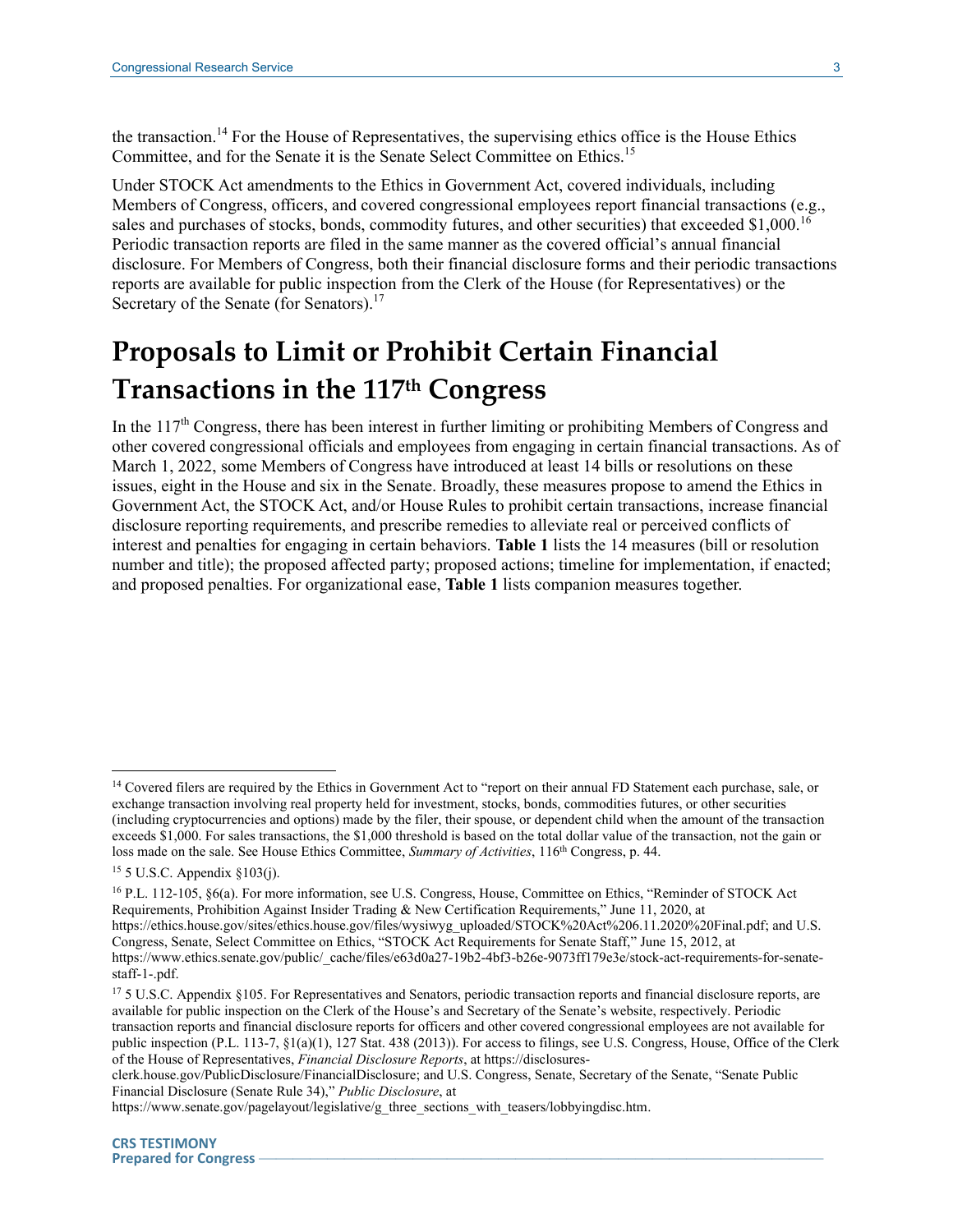|                                                                                                                                      | <b>Affected</b><br>Congressional                                                                                                                                |                                                                                                                                                                                                                                                                                         |                                                                                                                            |                                                                                                                                                                                                                                         |
|--------------------------------------------------------------------------------------------------------------------------------------|-----------------------------------------------------------------------------------------------------------------------------------------------------------------|-----------------------------------------------------------------------------------------------------------------------------------------------------------------------------------------------------------------------------------------------------------------------------------------|----------------------------------------------------------------------------------------------------------------------------|-----------------------------------------------------------------------------------------------------------------------------------------------------------------------------------------------------------------------------------------|
| <b>Bill or Resolution</b>                                                                                                            | Party                                                                                                                                                           | <b>Proposed Action</b>                                                                                                                                                                                                                                                                  | <b>Timeline</b>                                                                                                            | <b>Proposed Penalty</b>                                                                                                                                                                                                                 |
| <b>H.Res. 873</b><br>No Option for Stock<br>Trading and<br>Ownership as a<br>Check to Keep<br>Congress Clean<br>Resolution           | Members of<br>Congress, Delegates,<br>and Resident<br>Commissioner                                                                                              | <b>Amends House Rule</b><br>XXIII to prohibit<br>ownership of<br>common stock                                                                                                                                                                                                           | Not specified                                                                                                              | Not specified                                                                                                                                                                                                                           |
| H.R. 459<br><b>HUMBLE Act</b>                                                                                                        | Members of<br>Congress, Delegates,<br>and Resident<br>Commissioner                                                                                              | Amends House Rule<br>XXIII to prohibit<br>ownership of<br>common stock                                                                                                                                                                                                                  | Effective immediately<br>before noon on<br>January 3, 2023                                                                 | Not specified                                                                                                                                                                                                                           |
| H.R. 336<br><b>TRUST</b> in Congress<br>Act                                                                                          | Members of<br>Congress, spouses,<br>and dependent<br>children                                                                                                   | Require placement of<br>covered investments<br>in a qualified blind<br>trust; Clerk of the<br>House and Secretary<br>of the Senate post<br>certifications on a<br>public website                                                                                                        | Within 90 days of<br>enactment for current<br>Members or within 90<br>days of taking office<br>for new Members             | Not specified                                                                                                                                                                                                                           |
| H.R. 1579<br><b>Ban Conflicted</b><br><b>Trading Act</b><br>S. 564<br><b>Ban Conflicted</b><br><b>Trading Act</b>                    | <b>Members of Congress</b><br>and congressional<br>employees who file<br><b>Financial Disclosure</b><br>reports under the<br><b>Ethics in Government</b><br>Act | Prohibits purchase or<br>sale of covered<br>investments; covered<br>officials may place<br>securities holdings in<br>qualified blind trust                                                                                                                                              | Not specified                                                                                                              | Civil penalty of not<br>less than 10 percent<br>of the value of the<br>covered investment<br>that was purchased or<br>sold or the security in<br>which a net short<br>position was created<br>in violation of this Act                  |
| H.R. 6490<br>Banning Insider<br><b>Trading in Congress</b><br>Act<br>S. 3504<br>Banning Insider<br><b>Trading in Congress</b><br>Act | Members of Congress<br>and spouses                                                                                                                              | Amend the Ethics in<br>Government Act to<br>prohibit holding,<br>purchase, or sale of<br>covered financial<br>instruments: covered<br>officials may place<br>holdings in qualified<br>blind trust;<br>supervising ethics<br>committee publishes<br>certification on a<br>public website | Within 180 days of<br>enactment for current<br>Members or within<br>180 days of taking<br>office for new<br><b>Members</b> | Disgorge to the<br>Treasury any profit<br>from the transaction<br>or holding;<br>prohibition on<br>deduction of a loss<br>from a covered<br>transaction or<br>holding; and civil fine<br>assessed by<br>supervising ethics<br>committee |

#### <span id="page-4-0"></span>**Table 1. Proposals to Limit or Prohibit Certain Financial Transactions, 117th Congress**

Through March 1, 2022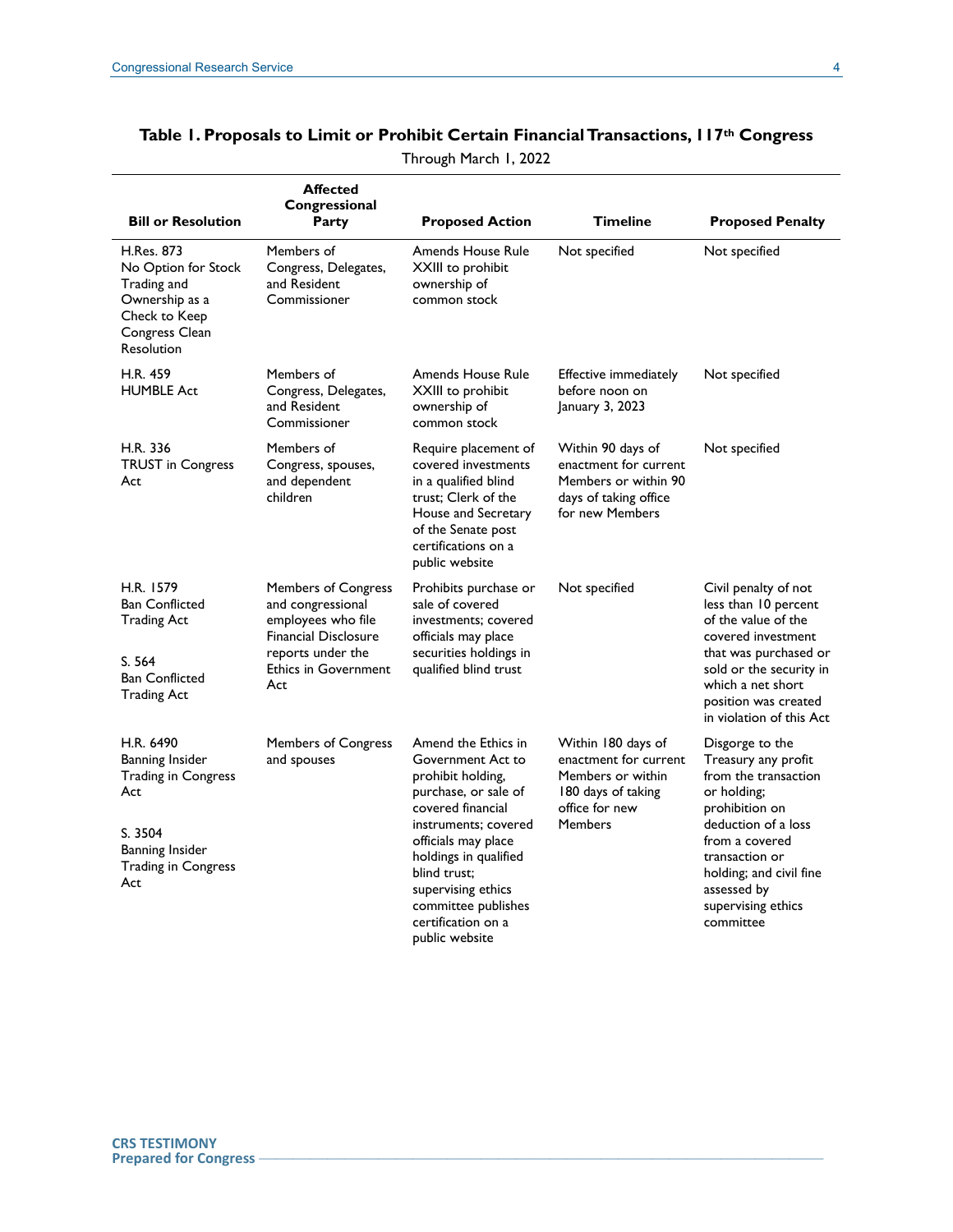| <b>Bill or Resolution</b>                                                                                                                                            | <b>Affected</b><br>Congressional<br>Party                                            | <b>Proposed Action</b>                                                                                                                                                                                                                                                                                                                         | Timeline                                                                                                                                                                                  | <b>Proposed Penalty</b>                                                                                                                                                                                                                                                                                 |
|----------------------------------------------------------------------------------------------------------------------------------------------------------------------|--------------------------------------------------------------------------------------|------------------------------------------------------------------------------------------------------------------------------------------------------------------------------------------------------------------------------------------------------------------------------------------------------------------------------------------------|-------------------------------------------------------------------------------------------------------------------------------------------------------------------------------------------|---------------------------------------------------------------------------------------------------------------------------------------------------------------------------------------------------------------------------------------------------------------------------------------------------------|
| H.R. 6694<br>STOCK Act 2.0<br>S.3612<br>STOCK Act 2.0                                                                                                                | Members of<br>Congress, senior<br>congressional staff,<br>spouses, and<br>dependents | Amend Ethics in<br>Government Act to<br>prohibit purchase or<br>sale of covered<br>financial instruments:<br>covered officials may<br>place securities<br>holdings in qualified<br>blind trust; and amend<br>the STOCK Act to<br>require public access<br>to covered officials'<br>financial disclosure<br>and periodic<br>transaction reports | Not specified                                                                                                                                                                             | Fine pursuant to<br>regulations issued by<br>the supervising ethics<br>office of \$500 in each<br>case the covered<br>person fails to file a<br>report<br>Amends STOCK Act<br>to create fines for<br>failure to report<br>(\$500 for each case),<br>and requires deposit<br>of fines in the<br>Treasury |
|                                                                                                                                                                      |                                                                                      |                                                                                                                                                                                                                                                                                                                                                |                                                                                                                                                                                           | Civil penalty of not<br>less than 10 percent<br>of the value of the<br>covered investment<br>that was purchased or<br>sold, or the security<br>in which a net short<br>position was created                                                                                                             |
| H.R. 6678<br>Bipartisan Ban on<br>Congressional Stock<br>Ownership Act of<br>2022<br>S. 3631<br>Bipartisan Ban on<br>Congressional Stock<br>Ownership Act of<br>2022 | <b>Members of Congress</b><br>and spouses                                            | Prohibit ownership of<br>specified assets and<br>requires divestment<br>of assets except for<br>widely held<br>investment fund                                                                                                                                                                                                                 | Depending on type of<br>asset, divest within<br>180 days or 5 years of<br>enactment for current<br>Members or within<br>180 days or 5 years of<br>taking office for new<br><b>Members</b> | Civil fines of not<br>more than \$50,000 if<br>determined by a<br>United States district<br>court after the<br>Attorney General or<br>Special Counsel brings<br>a civil action                                                                                                                          |
| H.R. 6844<br>Restoring Trust in<br>Public Service Act                                                                                                                | Members of<br>Congress, spouses,<br>and dependents                                   | Prohibit ownership of<br>specified assets and<br>requires divestment<br>of covered<br>instruments                                                                                                                                                                                                                                              | Divestment within 90<br>days of enactment for<br>current Members or<br>within 90 days of<br>taking office for new<br><b>Members</b>                                                       | Penalty equal to the<br>Member's entire<br>federal salary, for as<br>long as the violation<br>continues<br>Publication by the<br><b>Ethics Committee of</b><br>individuals found to                                                                                                                     |

be in violation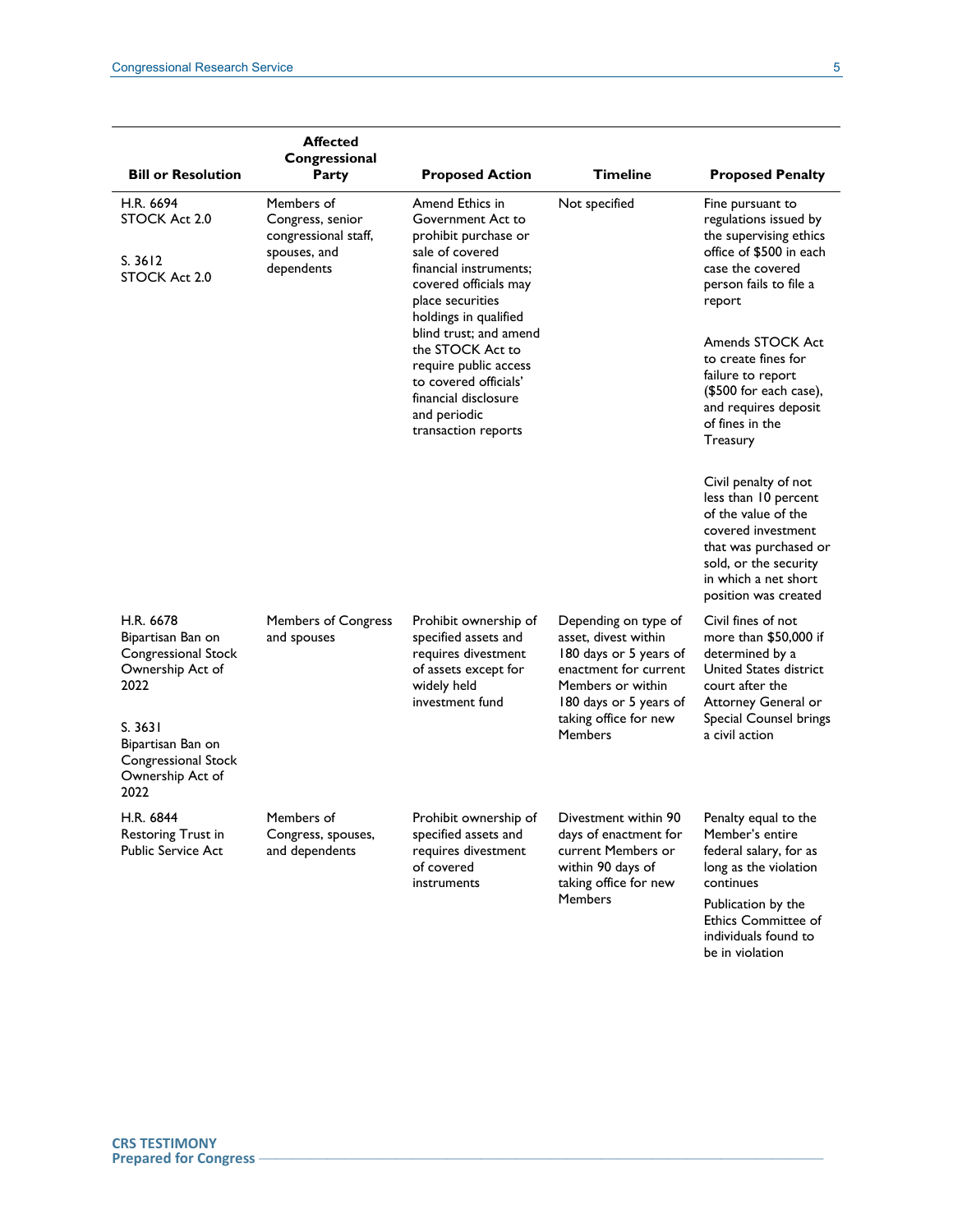| <b>Bill or Resolution</b>                                       | <b>Affected</b><br>Congressional<br>Party          | <b>Proposed Action</b>                                                                                                                                                                                                                                                                                                                                  | <b>Timeline</b>                                                                                                                                                                                                                                                                                                       | <b>Proposed Penalty</b>                                                                                                                                                                                                                                                                                                                                                            |
|-----------------------------------------------------------------|----------------------------------------------------|---------------------------------------------------------------------------------------------------------------------------------------------------------------------------------------------------------------------------------------------------------------------------------------------------------------------------------------------------------|-----------------------------------------------------------------------------------------------------------------------------------------------------------------------------------------------------------------------------------------------------------------------------------------------------------------------|------------------------------------------------------------------------------------------------------------------------------------------------------------------------------------------------------------------------------------------------------------------------------------------------------------------------------------------------------------------------------------|
| S. 3494<br><b>Ban Congressional</b><br><b>Stock Trading Act</b> | Members of<br>Congress, spouses,<br>and dependents | Amend the Ethics in<br>Government Act to<br>require the<br>divestment or<br>placement of covered<br>investments in a<br>qualified blind trust;<br>supervising ethics<br>office makes public<br>qualified blind trust<br>certifications, trust<br>agreement, schedule<br>of assets placed in<br>trust, and descriptions<br>of extensions or<br>penalties | Submit certification<br>within 30 days of<br>enactment for current<br>Members or within 30<br>days of taking office<br>for new Members<br>Divest or place<br>covered instruments<br>in a qualified blind<br>trust within 120 days<br>of enactment or<br>within 120 days of<br>taking office for new<br><b>Members</b> | Written notice by<br>supervising ethics<br>office to Member with<br>warning of potential<br>violation to correct<br>actions<br>Civil penalty equal to<br>the monthly<br>equivalent of the<br>annual rate of pay<br>payable to the<br>Member of Congress,<br>if filings are not<br>corrected after the<br>supervising ethics<br>office gives 30 days'<br>notice of<br>noncompliance |
| S. 3550<br>Ethics Reform Act                                    | <b>Members of Congress</b>                         | Prohibit purchase or<br>sale of individual<br>securities                                                                                                                                                                                                                                                                                                | Not specified                                                                                                                                                                                                                                                                                                         | Not specified                                                                                                                                                                                                                                                                                                                                                                      |

**Source:** CRS summary and analysis of proposed legislation.

**Notes:** To compile this list, CRS searched Congress.gov using subject headers "Government Ethics" + "Members of Congress" + "Securities." CRS supplemented this search by examining House dear colleague letters and Member press releases for similar legislation. It is possible that other measures that might address similar policy matters but use different wording were not captured by this search. Jennifer Manning, Senior Research Librarian, conducted the search on February 14, 2022, and February 28, 2022.

Generally, the 14 measures in **[Table 1](#page-4-0)** propose to regulate the financial activities of Members of Congress and covered congressional staff.<sup>18</sup> Most frequently, these proposals seek to prohibit covered individuals from the holding, purchase, sale, and/or active management of certain types of financial assets; require certain assets to be placed in qualified blind trusts; and/or change access to filings and/or penalties for noncompliance. To accomplish these goals, the legislative proposals seek to amend the Ethics in Government Act and/or the STOCK Act, create new law, or amend House Rules.

#### **Amend Ethics in Government Act, the STOCK Act, and/or Create New Law**

Several legislative proposals would either amend the Ethics in Government Act, the STOCK Act, or both.<sup>19</sup> Others would create new law to address Member and covered officials' financial holdings and

<sup>&</sup>lt;sup>18</sup> Several measures also propose to limit or prohibit particular executive branch officials or federal judges from holding, purchasing, and selling certain assets. For example, H.R. 6694 and S. 3612 "STOCK Act 2.0" both would prohibit the President, the Vice President, the Chief Justice of the United States, Associate Justices of the Supreme Court, members of the Board of Governors of the Federal Reserve System, and presidents and vice presidents of Federal Reserve Banks from engaging in certain transactions. H.R. 6684 would also propose to prohibit stock ownership by executive branch officials (President, Vice President, political appointees, and certain senior career employees) and federal judges.

<sup>19</sup> H.R. 6490, H.R. 6694, S. 3494, S. 3504, and S. 3612.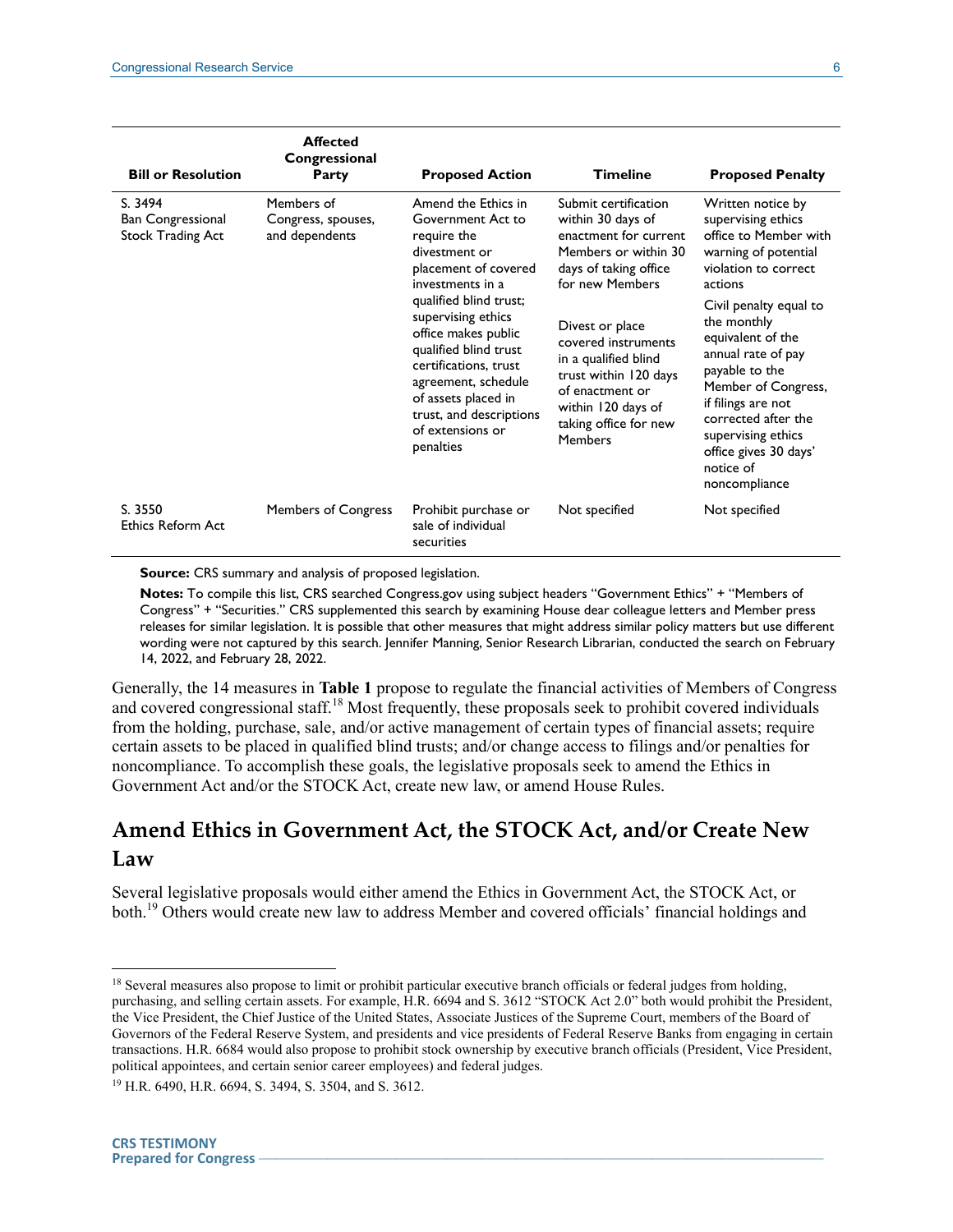transactions. In some cases, the proposals would authorize or require the use of a qualified blind trust (see "Require the Use of Qualified Blind Trusts" below) to avoid or prevent potential conflicts of interest.

The legislative proposals to amend the Ethics in Government Act and/or the STOCK Act all focus on codifying new prohibitions on covered individuals from holding, purchasing, or selling covered assets (discussed below under ["Prohibit Holding, Purchasing, and Selling Certain Assets"](#page-8-0)). All of the proposals would apply restrictions to Members of Congress, but some would also apply to Members' spouses and dependents.<sup>20</sup> Fewer would also apply to congressional officers or covered staff members.<sup>21</sup>

While the general approaches of each measure are similar, some differences exist. For example, H.R. 6490 and S. 3504, "The Ethics Reform Act," propose to require that Members of Congress file annual "certification of compliance" forms with their supervising ethics committee, which the committee would then publish on a publicly available website.<sup>22</sup> Further, these measures would authorize the House Ethics Committee and the Senate Select Committee on Ethics to issue civil fines, as they deem appropriate, for non-compliance. $^{23}$ 

Similarly, H.R. 6694 and S. 3612, "STOCK Act 2.0," propose to authorize the use of qualified blind trusts on a case-by-case basis and establish a civil penalty of "not less than 10 percent of the value of the covered instrument" for a covered individual who knowingly fails to comply with the amendments.<sup>24</sup> Further, the legislation would amend the STOCK Act to require that certain financial disclosure forms be publicly available for Members of Congress and other government officials.<sup>25</sup>

Two other proposals (H.R. 6490 and S. 3504, "Banning Insider Trading in Congress Act") would provide the supervising ethics office with the power to impose civil fines and require the Government Accountability Office (GAO) to audit compliance with the law. GAO has similar authority under the Lobbying Disclosure Act (LDA),<sup>26</sup> which requires GAO to audit LDA filings and submit an annual report to Congress.<sup>27</sup>

<sup>20</sup> H.R. 336, H.R. 6490, S. 3504, H.R. 6694, S. 3612, H.R. 6678, S. 3631, H.R. 6844, and S. 3494.

<sup>21</sup> H.R. 1579, S. 564, H.R. 6694, and S. 3612.

<sup>22</sup> H.R. 6490 and S. 3504, §2, proposed new section 203 of the Ethics in Government Act.

<sup>23</sup> H.R. 6490 and S. 3504, §2, proposed new section 204 of the Ethics in Government Act.

<sup>24</sup> H.R. 6694 and S. 3612, §5, proposed new section 205 of the Ethics in Government Act.

 $25$  H.R. 6694 and S. 3612, §6. Other government officials specified in the legislation include the President, Vice President, presidentially nominated Senate confirmed officials listed in 5 U.S.C. 5312 and 5313; judicial officers; and Officers of Federal Reserve Banks. Currently, financial disclosure statements for the named executive branch officials are available directly from the Office of Government Ethics (OGE) on its "Officials' Individual Disclosure Search Collection" webpage, at https://www.oge.gov/web/oge.nsf/Officials%20Individual%20Disclosures%20Search%20Collection?OpenForm. On February 18, 2022, the Federal Reserve Board of Governors announced new ethics and disclosure rules for the Federal Open Market Committee and Federal Reserve Bank presidents and vice-presidents. For more information, see Board of Governors of the Federal Reserve System, "FOMC Formally Adopts Comprehensive New Rules for Investment and Trading," press release, February 18, 2022, https://www.federalreserve.gov/newsevents/pressreleases/monetary20220218a.htm; and Board of Governors of the Federal Reserve System, "Program for Security of FOMC Information," approved February 17, 2022, with amendments effective May 1, 2022, at https://www.federalreserve.gov/monetarypolicy/files/FOMC\_InformationSecurityProgram.pdf. <sup>26</sup> 2 U.S.C. §§1601-1614. For more information, see CRS Report R44292, *The Lobbying Disclosure Act at 20: Analysis and Issues for Congress*, by Jacob R. Straus.

<sup>&</sup>lt;sup>27</sup> Under the Lobbying Disclosure Act (LDA; 2 U.S.C. §1614), the Comptroller General is required to conduct an annual audit on "the extent of compliance or noncompliance with the requirements of this chapter by lobbyists, lobbying firms, and registrants through a random sampling of publicly available lobbying registrations and reports filed ... during each calendar year." The most recent report was compiled in April 2021. U.S. Government Accountability Office, *2020 Lobbying Disclosure: Observations on Lobbyists' Compliance with Disclosure Requirements*, GAO-21-375, April 1, 2021, https://www.gao.gov/products/gao-21-375.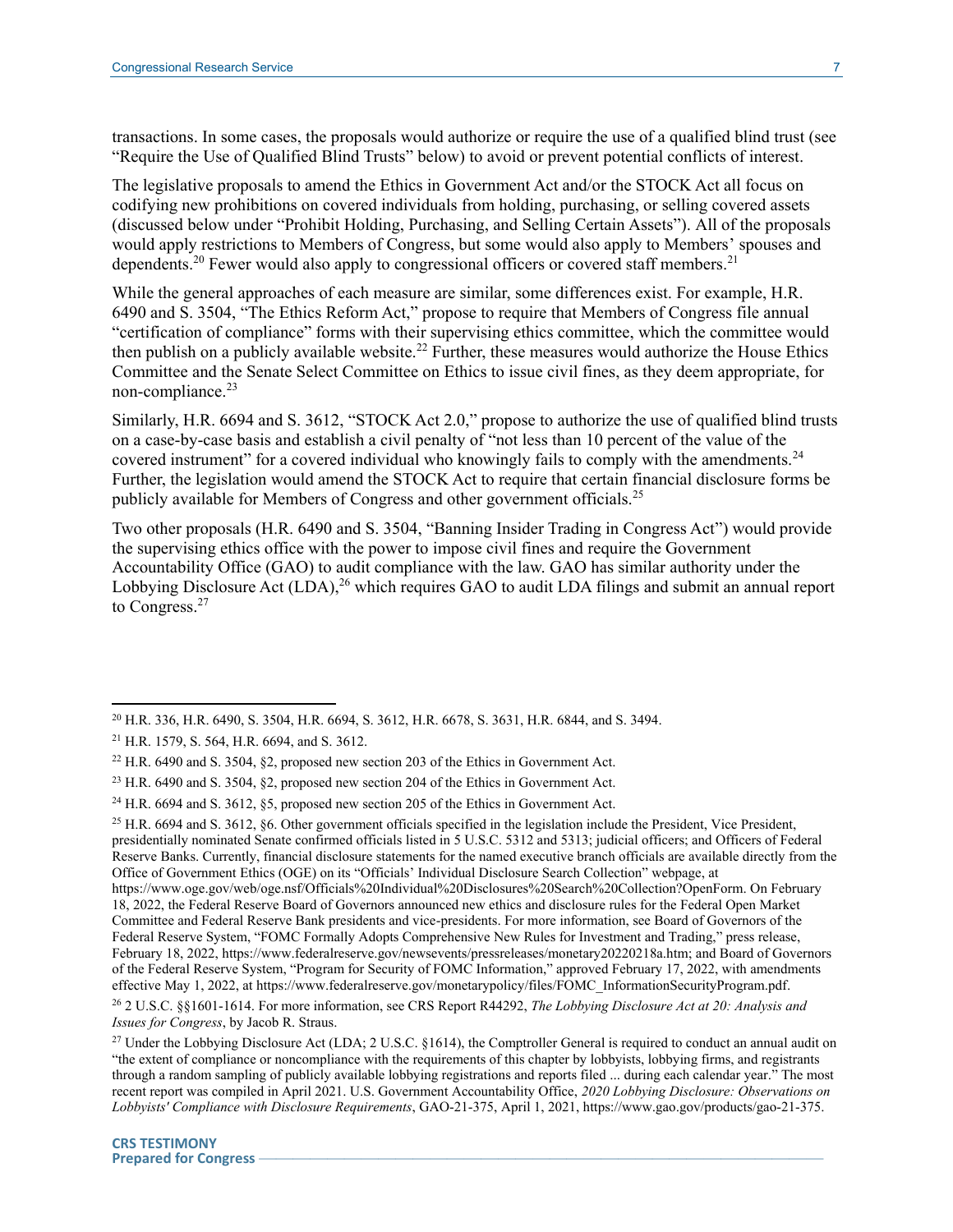#### <span id="page-8-0"></span>**Prohibit Holding, Purchasing, and Selling Certain Assets**

Each of the legislative proposals in **[Table 2](#page-8-1)** would generally prohibit covered officials from holding, purchasing, selling, and/or actively managing certain types of assets. Aspects of these measures would prohibit the purchase or sale of specified financial instruments, require additional disclosure and potential divestment of prohibited assets, and/or increase penalties for noncompliance. Each measure generally approaches covered assets in a particular way. **[Table 2](#page-8-1)** reports the types of assets covered by each proposal.

| Legislative<br>Proposal | <b>Covered Assets</b>                                                                                                                                                                                                      | <b>Exempted Assets</b>                                                                                                                                                                                                                                                                                                                                                                            |
|-------------------------|----------------------------------------------------------------------------------------------------------------------------------------------------------------------------------------------------------------------------|---------------------------------------------------------------------------------------------------------------------------------------------------------------------------------------------------------------------------------------------------------------------------------------------------------------------------------------------------------------------------------------------------|
| H.R. 1579/S. 564        | Commodities, securities, futures, and any<br>comparable economic interest acquired<br>through synthetic means such as the use<br>of a derivative                                                                           | Widely held investments; United States Treasury<br>bills, notes, or bonds                                                                                                                                                                                                                                                                                                                         |
| H.R. 6490/S. 3504       | Security, security future, commodity, and<br>"any [comparable] economic interest<br>that is acquired through synthetic means,<br>such as the use of a derivative, including an<br>option, warrant, or other similar means" | Diversified mutual fund, diversified exchange-traded<br>fund, United States Treasury bill, note, or bond; or<br>compensation from the primary occupation of a<br>Members' spouse or dependent                                                                                                                                                                                                     |
| H.R. 6694/S. 3612       | Commodity, securities, futures,<br>cryptocurrency, and any comparable<br>economic interest acquired through<br>synthetic means such as the use of a<br>derivative                                                          | Widely held investments; United States Treasury<br>bills, notes, or bonds                                                                                                                                                                                                                                                                                                                         |
| H.R. 6678/S. 3631       | Stock, bond, commodity, future, or "other<br>form of security, including an interest in a<br>hedge fund, a derivative, option, or other<br>complex investment vehicle"                                                     | Widely held investments, shares of Settlement<br>Common Stock issued under the Alaska Native<br>Claims Settlement Act (43 U.S.C. §1606(g)(1)(A));<br>United States Treasury bills, notes, or bonds;<br>investment fund held by federal, state, or local<br>government employee retirement plans; small<br>business concern interests; and compensation from<br>the primary occupation of a spouse |
| H.R. 6684               | Individual stocks, securities, commodities,<br>futures, and derivatives                                                                                                                                                    | Diversified mutual funds and environmental, social,<br>and governance (ESG) mutual funds                                                                                                                                                                                                                                                                                                          |
| S. 3550                 | Individual securities                                                                                                                                                                                                      | Widely held investments                                                                                                                                                                                                                                                                                                                                                                           |
| <b>H.Res. 873</b>       | Common stock of any individual public<br>corporation                                                                                                                                                                       | None specified                                                                                                                                                                                                                                                                                                                                                                                    |
| H.R. 459                | Common stock of any individual public<br>corporation                                                                                                                                                                       | None specified                                                                                                                                                                                                                                                                                                                                                                                    |

#### <span id="page-8-1"></span>**Table 2. Covered Assets in Certain Legislative Proposals to Prohibit Holding, Purchasing or Selling Certain Financial Instruments**

**Source:** CRS analysis of proposed legislation.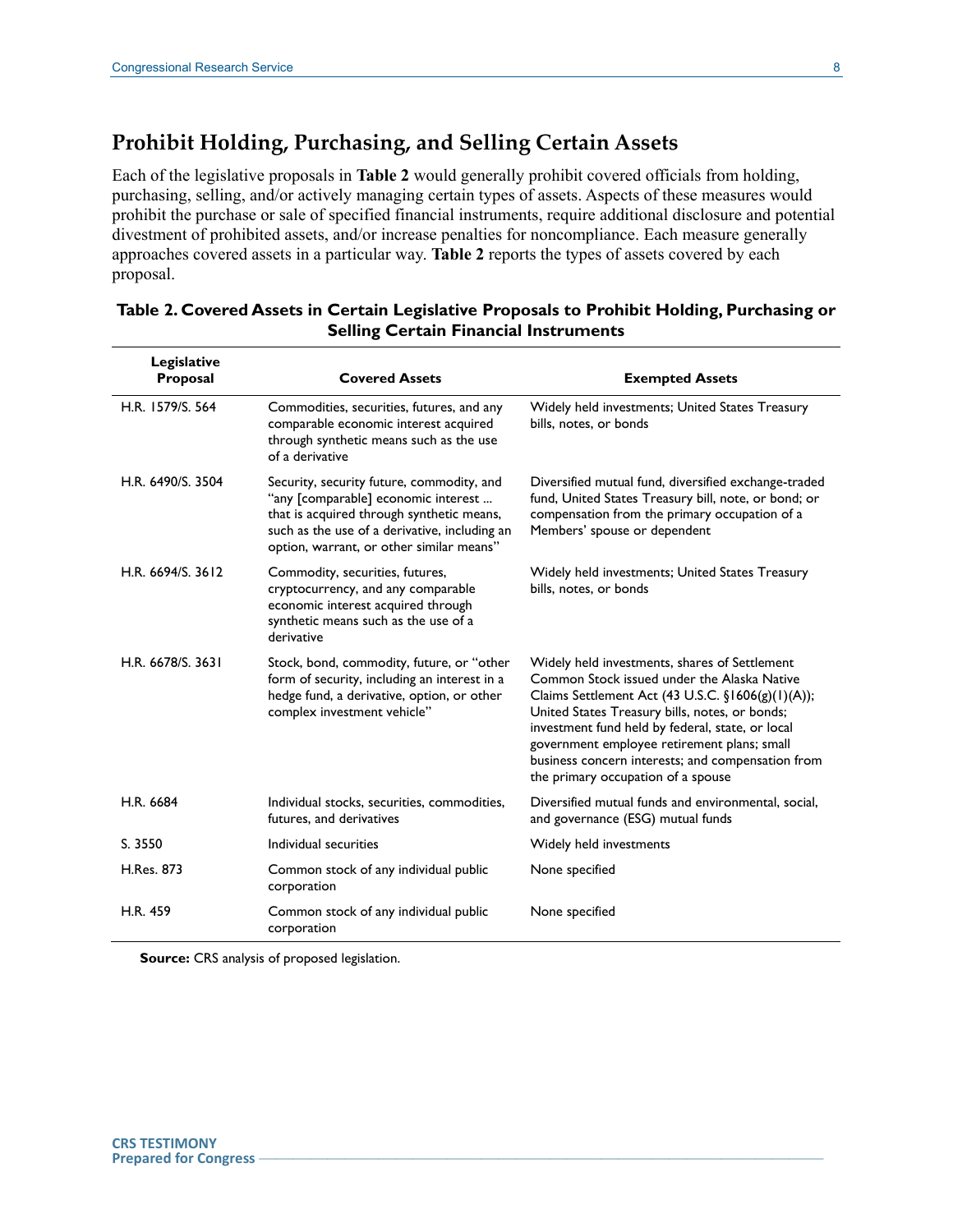Most of the proposals prohibit Members of Congress from holding, purchasing, or selling similar assets, including commodities,  $28$  securities,  $29$  security futures,  $30$  and other named assets. Currently, Congress does not prohibit the ownership of specified financial assets, but some executive branch agencies do. For example, the Nuclear Regulatory Commission has supplemental Standards of Ethical Conduct that include a list of prohibited securities.<sup>31</sup>

All but two proposals would exempt some type of assets. Most commonly, exemptions include United States Treasury bills, notes, or bonds; and certain "widely held investments."<sup>32</sup> Widely held investments would generally not need to be reported, but must meet three criteria: the fund must be publicly traded, the assets of the fund are widely diversified, and "the reporting individual neither exercises control over nor has the ability to exercise control over the financial interests held by the fund."<sup>33</sup>

#### **Require the Use of Qualified Blind Trusts**

A number of the proposals would allow or require a Member of Congress (and their spouses and/or dependent children) to place covered assets in a qualified blind trust.<sup>34</sup> Qualified blind trusts are specific instruments that may be used to remediate real or perceived financial conflicts of interest.<sup>35</sup> Created in the Ethics in Government Act, qualified blind trusts

confer on an independent trustee and any other designated fiduciary the sole responsibility to administer the trust and to manage trust assets without participation by, or the knowledge of, any interested party or any representative of an interested party. This responsibility includes the duty to decide when and to what extent the original assets of the trust are to be sold or disposed of, and in what investments the proceeds of sale are to be reinvested.<sup>36</sup>

The establishment of a qualified blind trust requires permission from a covered official's supervising ethics office (e.g., the House Committee on Ethics or the Senate Select Committee on Ethics for Representatives and Senators, respectively). Should a qualified blind trust be established to remediate a financial conflict of interest, the covered official "gives up the management of the assets to an independent trustee, who makes investment decisions of the individual's benefit without the individual's knowledge." <sup>37</sup> Further, the trustee must

 $\overline{a}$ 

https://www.oge.gov/Web/OGE.nsf/0/A685AEC70F057115852585B6005A202F/\$FILE/Confidential%20Fin%20Disc%20Guide \_Jan2019.pdf#page=32. Similar guidance exists in OGE's *Public Financial Disclosure Guide*, p. 290, at

<sup>35</sup> 5 C.F.R. §2634.401.

<sup>36</sup> 5 C.F.R. §2634.401(a).

<sup>&</sup>lt;sup>28</sup> Generally defined in section 1a of the Commodity Exchange Act; 7 U.S.C. §1a.

<sup>&</sup>lt;sup>29</sup> Generally defined in section 3(a) of the Securities Exchange Act of 1934; 15 U.S.C.  $\frac{878c(a)}{2}$ .

<sup>30</sup> Ibid.

<sup>31</sup> 5 C.F.R. §5801.102(b).

<sup>&</sup>lt;sup>32</sup> The Office of Government Ethics (OGE) notes, "an investment fund is widely held if the fund has at least 100 natural persons as direct or indirect investors. For example, if a pension plan invests in the ABC Fund, one would count each plan participant toward the 100-person threshold when determining whether the ABC Fund is widely held." See U.S. Office of Government Ethics, *Confidential Financial Disclosure Guide: OGE Form 450*, December 2018, p. 32, at

https://www.oge.gov/Web/OGE.nsf/0/11E9ABAF6E128FF1852585B6005A2030/\$FILE/Public%20Fin%20Disc%20Guide\_Jan2 019.pdf#page=290.

<sup>33</sup> 5 U.S.C. Appendix §102(f)(8).

<sup>34</sup> H.R. 336, H.R. 6844, S. 3494, H.R. 1579 and S. 564, and H.R. 6694 and S. 3612.

<sup>37</sup> U.S. Congress, Senate Select Committee on Ethics, *Qualified Blind Trusts*, 114th Cong., 1st sess., September 2015, p. 1, at https://www.ethics.senate.gov/public/\_cache/files/286a4cf9-5aab-40ef-9a6c-bf2278e79e38/qualified-blind-trusts-guide-- october-2020.pdf. [Hereinafter *Qualified Blind Trusts*]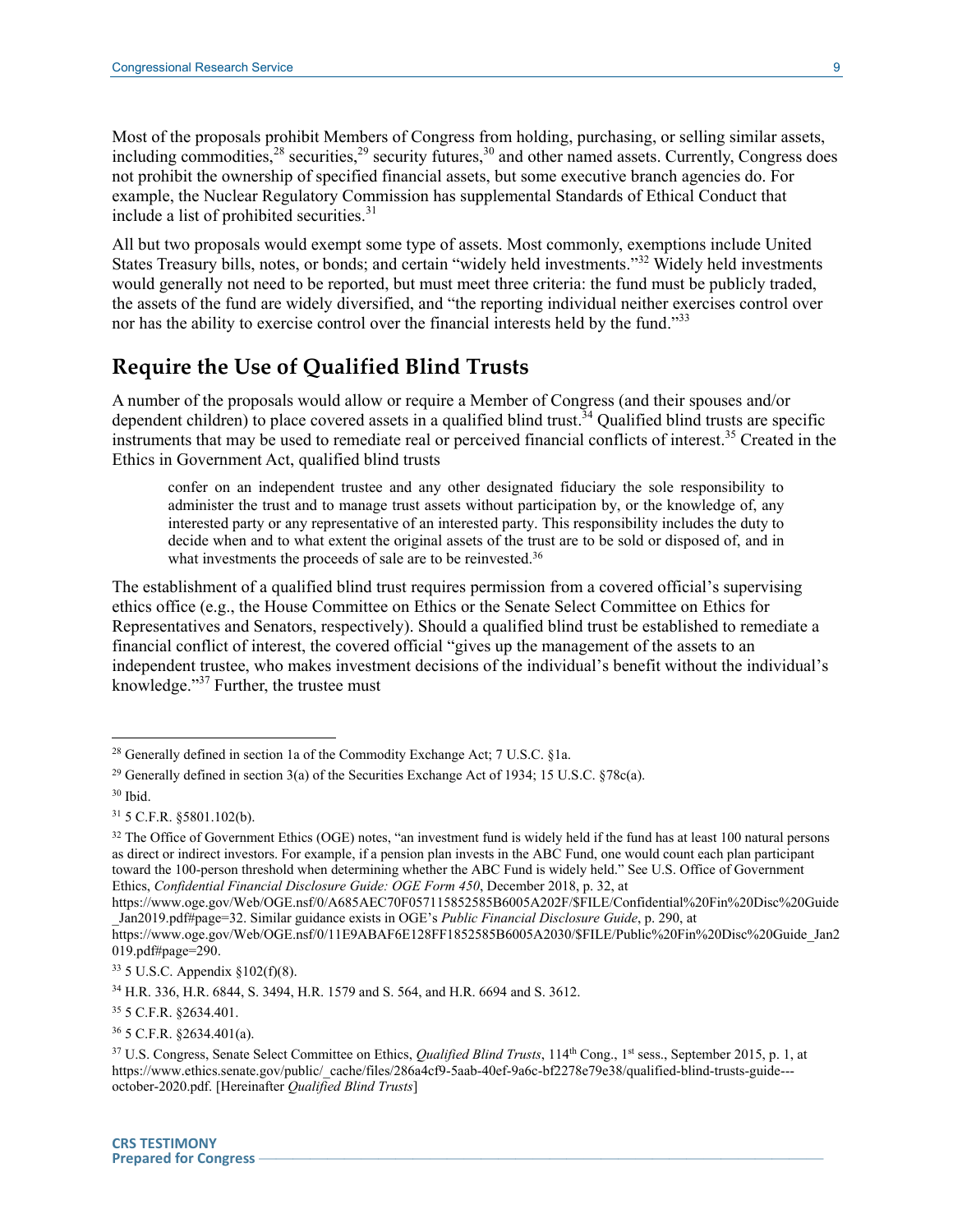be an independent financial institution, lawyer, certified public accountant, broker, or investment advisor; there may be no restrictions on the disposal of the trust assets; [and] the trust instrument must limit communications between the trustee and interested parties.<sup>38</sup>

Qualified blind trusts may be considered expensive to establish and maintain.<sup>39</sup> Accordingly, some supervising ethics offices have determined that they are not always an appropriate remedy when other solutions might be available.<sup>40</sup>

At least two proposals (H.R. 336 and S. 3494) would require a covered official to either divest or place certain assets in a qualified blind trust. Current Members of Congress would be required to divest and/or place covered assets in a qualified blind trust within a specified number of days of enactment. New Members of Congress would have to do the same within a specified number of days after being sworn in.<sup>41</sup> Other proposals would provide the option of using a qualified blind trust.<sup>42</sup>

Qualified blind trusts can serve as a way to "immunize" a public official "from potential conflicts of interest stemming from assets held in the trust because the legislator-beneficiary would have no knowledge of the impact of official actions on [their] personal financial interests."<sup>43</sup> If a covered official places their assets in a qualified blind trust they are separated from the day-to-day decision making about their holdings, which can serve to remedy potential conflicts that might arise from decision-making that could impact their individual holdings.

The creation of a significant number of new qualified blind trusts could present administrative challenges to the House and Senate. In a scenario where all Representatives, delegates, and the Resident Commissioner, and Senators, were required to create a qualified blind trust within a certain number of days of enactment, the review and certification process currently used by the House Ethics Committee and the Senate Select Committee on Ethics could be strained. A similar scenario, albeit with a smaller number of individuals, could occur at the beginning of each subsequent Congress, as newly elected Members would have a deadline by which they would need to seek approval of their trust documents. Should Congress enact a proposal to require the use of qualified blind trust, the House Committee on Ethics and the Senate Select Committee on Ethics might require additional resources to conduct necessary reviews and certifications.

The House and Senate do not currently appear to publish data on the number of qualified blind trusts reviewed or certified. The House Ethics Committee and the Senate Select Committee on Ethics, however, do report the total number of financial disclosure and periodic transaction reports that it receives annually.

<sup>38</sup> U.S. Congress, House Committee on Ethics, "Trusts," *Specific Disclosure Requirements*, at https://ethics.house.gov/financialdislosure/specific-disclosure-requirements.

<sup>39</sup> *Qualified Blind Trusts*, p. 2. See also, National Conference of State Legislators, "Blind Trusts," at

https://www.ncsl.org/research/ethics/blind-trusts.aspx.

<sup>40</sup> *Qualified Blind Trusts*, p. 2. For a discussion of financial conflict of interest remedies, including disqualification (recusal), divestiture, waivers, trusts, and reassignment or resignation, see CRS InFocus 11904, *Financial Disclosure: Identifying and Remediating Conflicts of Interest in the Executive Branch*, by Jacob R. Straus. Similar, but not necessarily the same, remediation options are available in the House and Senate, depending on the filer's role within Congress. Additionally, in some cases, the supervising ethics office can determine that "the financial interest may be deemed too remote or inconsequential ... to affect the integrity of an employee's service and as such is not deemed a conflict." See U.S. Government Accountability Office, *Presidential Transition: Information on Ethics, Funding, and Agency Services*, GAO-17-615R, September 7, 2017, p. 11, https://www.gao.gov/assets/gao-17-615r.pdf#page=11.

<sup>41</sup> H.R. 336, §2. H.R. 336 would require action with 90 days of enactment for current Members, or 90 days of being sworn in for new Members. S. 3494, §2, proposes to add a new section to the Ethics in Government Act, that would require divestiture or placement of covered assets in a qualified blind trust within 30 days of enactment for current Members, or 30 days of being sworn in for new Members.

<sup>42</sup> H.R. 1579, H.R. 6490, H.R. 6694, S. 564, S. 3504, and S. 3612.

<sup>43</sup> National Conference of State Legislators, "Blind Trusts," at https://www.ncsl.org/research/ethics/blind-trusts.aspx.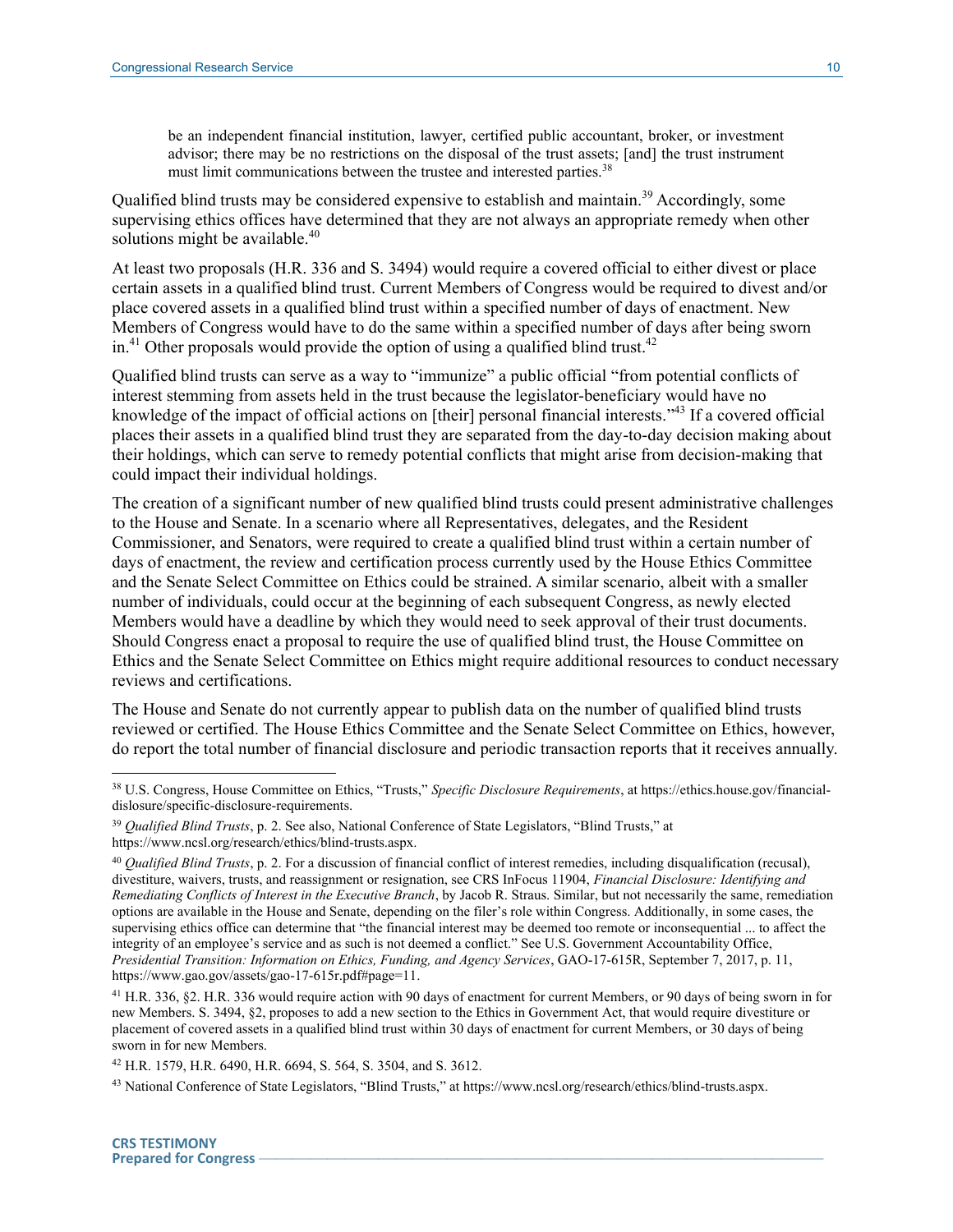Each year, the House Ethics Committee and the Senate Select Committee on Ethics review thousands of filings. The addition of qualified blind trusts for hundreds of filers could significantly add to the review and certification burden.<sup>44</sup>

#### **Change to Public Access to Disclosure Filings**

Current law requires Members of Congress to file public financial disclosure and periodic transaction reports.<sup>45</sup> For Representatives and Senators, periodic transaction reports and financial disclosure reports are available for public inspection on the Clerk of the House's and Secretary of the Senate's website, respectively.<sup>46</sup> Periodic transaction reports and financial disclosure reports for officers and other covered congressional employees are not available for public inspection.<sup>47</sup>

Four proposals would require additional public access to certain financial disclosure and periodic transaction report related information. H.R. 6694 and S. 3612 would amend the STOCK Act to require public access to covered officials' financial disclosure and periodic transactions reports. H.R. 336 would require the supervising ethics office to post certification for qualified blind trusts on a public website. S. 3494 would require the supervising ethics office to post qualified blind trust certificates, trust agreements, schedules of assets, any extensions granted, and any penalties levied.

#### **Penalties for Non-Compliance**

Ten legislative proposals would change available penalties for non-compliance and four legislative proposals do not specify potential changes to penalties. Within the ten legislative proposals, two basic penalty strategies are suggested: fine individuals for non-compliance and/or publish the names of individuals who are found in violation of the law on a public webpage. As noted in **[Table 1](#page-4-0)**, those penalties include

- fines from \$500 per case (H.R.  $6694$  and S.  $3612$ );
- a civil penalty of not less than 10 percent of the value of the covered investment (H.R. 1579, S. 564, H.R. 6694, and S. 3612);
- "disgorgement" to the United States Treasury of any profit from the transaction or holding (H.R. 6490 and S. 3504);

<sup>&</sup>lt;sup>44</sup> Using data from the 116<sup>th</sup> Congress (2019-2020), the House reported that it received 6,331 financial disclosure reports and 3,722 periodic transaction reports filed by Members, officers, and employees of the House. In the Senate, the Senate Select Committee on Ethics reported that it received 3,712 public financial disclosure and periodic disclosure of financial transactions reports in 2020 and 3,876 public financial disclosure and periodic disclosure of financial transaction reports in 2021. House Ethics Committee, *Summary of Activities*, 116<sup>th</sup> Congress, p. 7; U.S. Congress, Senate, Select Committee on Ethics, "Annual Report of the Select Committee on Ethics 117th Congress, First Session," January 29, 2021, at

https://www.ethics.senate.gov/public/\_cache/files/691e5e65-5b73-4e95-8cdb-de056570cb34/annual-report-for-2020.pdf; and U.S. Congress, Senate, Select Committee on Ethics, "Annual Report of the Select Committee on Ethics 117<sup>th</sup> Congress, Second Session," January 31, 2022, at https://www.ethics.senate.gov/public/\_cache/files/9a2ce840-718c-409b-891f-42f5ebf6f365/annual-report-for-2021.pdf.

<sup>45</sup> 5 U.S.C. Appendix §101; P.L. 112-105, §8, 126 Stat. 295 (2012).

<sup>46</sup> 5 U.S.C. Appendix §105. Forms can be accessed at U.S. Congress, House, Office of the Clerk of the House of Representatives, *Financial Disclosure Reports*, at https://disclosures-clerk.house.gov/PublicDisclosure/FinancialDisclosure; and U.S. Congress, Senate, Secretary of the Senate, "Senate Public Financial Disclosure (Senate Rule 34)," *Public Disclosure*, at https://www.senate.gov/pagelayout/legislative/g\_three\_sections\_with\_teasers/lobbyingdisc.htm.

<sup>47</sup> P.L. 113-7, §1(a)(1), 127 Stat. 438 (2013). This law modified the STOCK Act to exempt officers and employees from public, online disclosure of their financial disclosure and periodic transaction reports.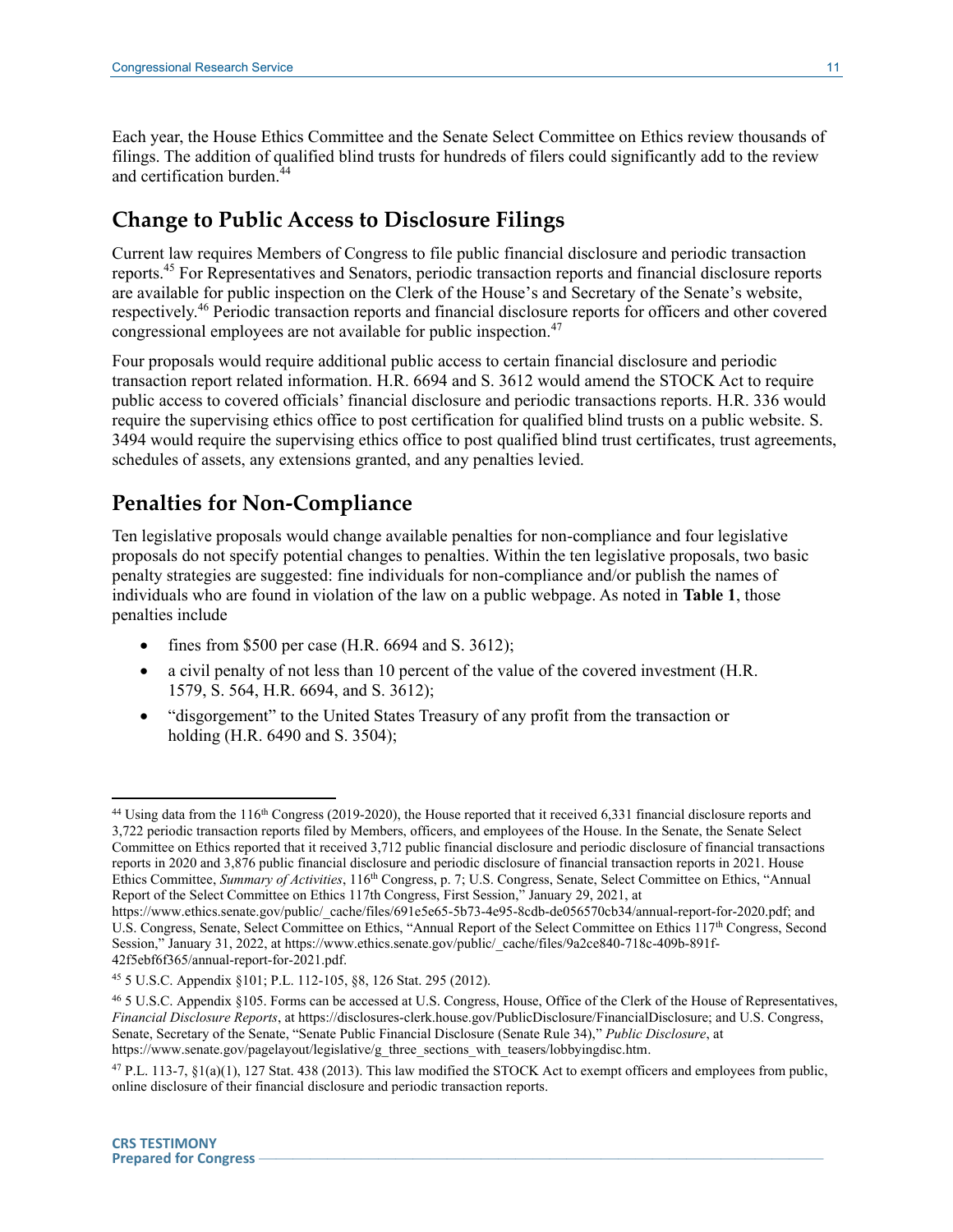- civil fines of not more than \$50,000 if the Attorney General or Special Counsel bring a civil suit before a United States district court and the court determines a fine is warranted (H.R. 6678 and S. 3631);
- a penalty equal to the Member's entire salary for as long as the violation occurs (H.R. 6844); and/or
- a civil penalty equal to the monthly equivalent of the annual rate of pay for the Member, after a written notice from the supervising ethics committee to the Member.

Additionally, H.R. 6844 would require the respective ethics committees to publish the names of individuals found in violation of the proposed amendments.

Under current law, a covered individual who fails to file financial disclosure and/or periodic transaction reports or who files false reports may be subject to certain civil actions, generally after the supervising ethics office investigates the circumstances. Should the supervising ethics office find "reasonable cause to believe [the filer] has willfully failed to file or report or willfully falsified or willfully failed to file information required to be reported," it may refer the case to the Attorney General.<sup>48</sup> Further, the Ethics in Government Act specifies that

The Attorney General may bring a civil action in any appropriate United States district court against any individual who knowingly and willfully falsifies or who knowingly and willfully fails to file or report any information that such individual is required to report pursuant to section 102. The court in which such action is brought may assess against such individual a civil penalty in any amount, not to exceed \$50,000.<sup>49</sup>

Alternatively, the law also provides that the supervising ethics office "may take any appropriate personnel or other action in accordance with applicable law or regulation against any individual failing to file a report or falsifying or failing to report information required to be reported."<sup>50</sup>

For Congress, the House Committee on Ethics and the Senate Select Committee on Ethics provide additional interpretation of penalties for financial disclosure. The House incorporates the financial disclosure requirements into Rule XXVI.<sup>51</sup> The Senate incorporates financial disclosure requirements into Rule XXXIV.<sup>52</sup> Both committees, using identical language, also note that "in addition to Committee" action, the EIGA [Ethics in Government Act] authorize[s] the Attorney General of the United States to seek a civil penalty ... again an individual who knowingly and willfully falsifies or fails to file or report any required information." 53

 $\overline{a}$ 

<sup>53</sup> U.S. Congress, House Committee on Standards of Official Conduct, *House Ethics Manual*, "Failure to File or Filing False Disclosure Information," 110<sup>th</sup> Cong., 2<sup>nd</sup> sess. (Washington: GPO, 2008), p. 265; and U.S. Congress, Senate Select Committee on Ethics, *Senate Ethics Manual*, committee print, 108th Cong., 1st sess., S.Prt. 108-1 (Washington: GPO, 2003), p. 127.

<sup>48</sup> 5 U.S.C. Appendix §104(b).

<sup>49</sup> 5 U.S.C. Appendix §104(a)(1).

 $50$  5 U.S.C. Appendix  $§104(c)$ .

<sup>51</sup> U.S. Congress, House, "Rule XXVI-Financial Disclosure," *Constitution, Jefferson's Manual, and Rules of the House of Representatives of the United States One Hundred Seventeenth Congress*, 116th Cong., 2nd sess., 2021, H.Doc. 116-177 (Washington: GPO, 2021), §1103, p. 1021, at https://www.govinfo.gov/content/pkg/HMAN-117/pdf/HMAN-117.pdf#page=1036.

<sup>52</sup> U.S. Congress, Senate, Committee on Rules and Administration, "Rules of the Senate," at https://www.rules.senate.gov/rulesof-the-senate.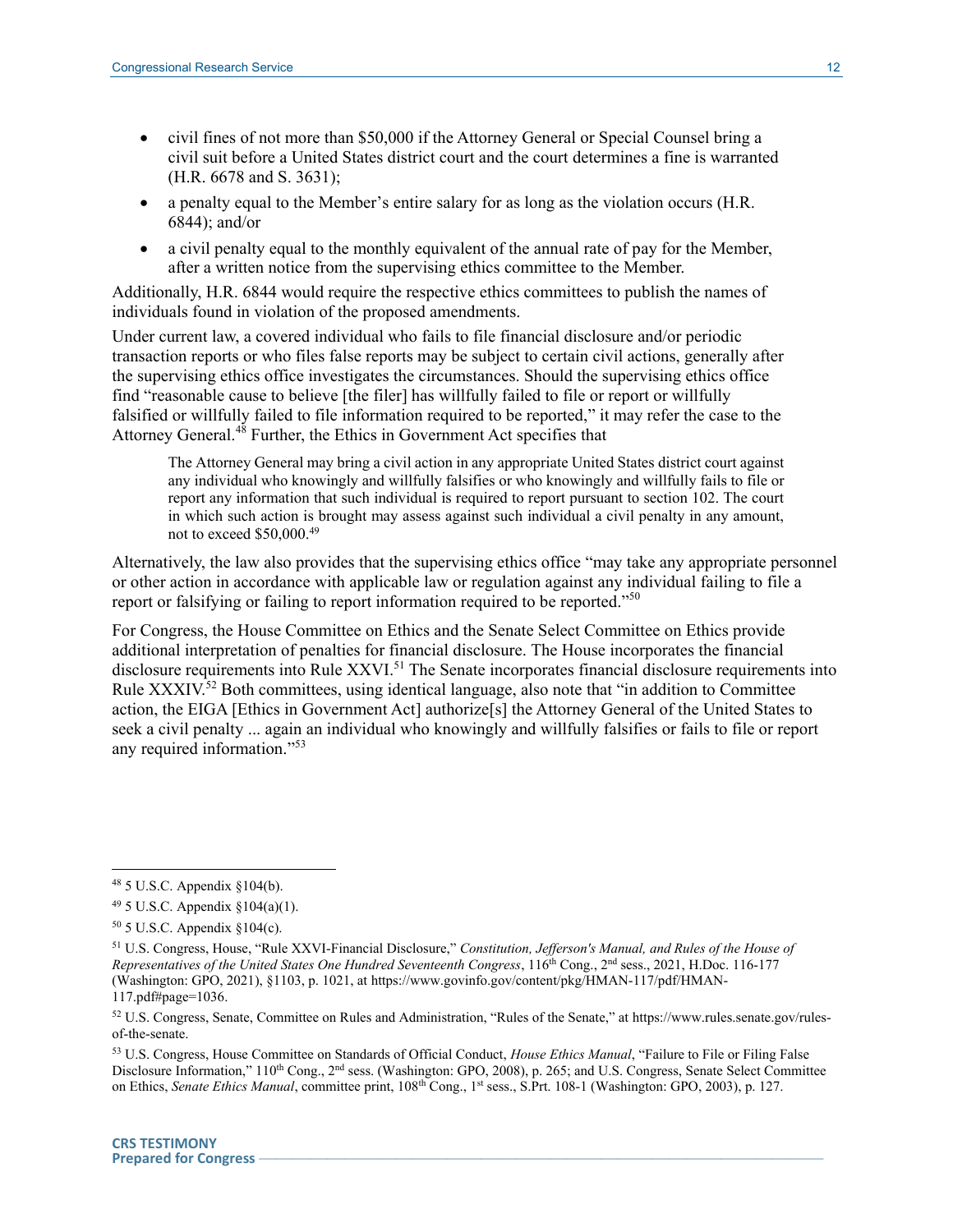#### **Amend House Rule XXIII**

Two legislative proposals would amend House Rule XXIII, the House Code of Conduct, to add a new section.<sup>54</sup> The new section would state

A Member, Delegate, or Resident Commissioner may not own the common stock of any individual public corporation.<sup>55</sup>

Amending House Rules to prohibit ownership of individual stocks might require the divestiture of certain assets by Members of the House. As an amendment to the Code of Conduct, jurisdiction over the implementation and enforcement of this proposed rule change would likely be with the House Ethics Committee.<sup>56</sup> A similar proposal to amend Senate Rules has not been introduced.<sup>57</sup>

Amending House Rules rather than amending the Ethics in Government Act or creating a new law could be interpreted as having somewhat more limited affect (e.g., not allowing for restrictions to apply after a Member leaves office and not applying to Senators).<sup>58</sup> Some of the proposals involving changes to law would apply to Members for a period *after* they depart the House.<sup>59</sup>

# **Concluding Considerations for Congress**

In the  $117<sup>th</sup>$  Congress, CRS identified 14 legislative proposals that seek to limit or prohibit Members of Congress from engaging in certain financial transactions. These measures include a wide-ranging number of proposals. They propose amendments to the Ethics in Government Act and/or STOCK Act, the creation of new law, or amendments to House rules. Taken together, the 14 legislative proposals include a range of options to limit or prohibit certain financial activities. These include prohibiting the holding, purchasing, selling, and active management of covered assets; requiring the use of qualified blind trusts to remediate real or perceived financial conflicts of interest; changing public access for financial disclosure documents; and amending penalties for non-compliance. Each of these options likely has advantages and disadvantages should Congress choose to implement a particular measure as introduced or incorporate various concepts into another measure.

Policymakers may wish to consider the scope of the proposals, the benefits of particular proposals, any potential administrative adjustments that might be necessary to implement a modification of ethics laws, and the potential costs to covered officials to comply with the proposed laws. Subsequently, several questions might be considered. These might include:

<sup>54</sup> H.R. 459, §5; and H.Res. 873.

<sup>55</sup> H.R. 459, §5; and H.Res. 873.

 $56$  House Rule  $X(g)$ .

<sup>57</sup> Senate rules divide its code of conduct among several rules. These include Senate Rule XXXIV (public financial disclosure), Rule XXXV (gifts), Rule XXXVI (outside earned income), and XXXVII (conflict of interest). For more information, see U.S. Congress, Senate, Committee on Rules and Administration, "Rules of the Senate," at https://www.rules.senate.gov/rules-of-thesenate.

<sup>58</sup> See also, *INS v. Chadha* (45 U.S. 919 (1983)), holding that the actions of one chamber cannot alter the legal rights of those outside the legislative branch. Traditionally, when a Representative or Senator departs the House or Senate, the House Ethics Committee or the Senate Select Committee on Ethics loses jurisdiction over the former Member. For example, House Committee on Ethics notes "As a general matter, the Committee's investigative jurisdiction extends to current House Members, officers and employees. When a Member, officer, or employee, who is the subject of a Committee investigation, resigns, the Committee loses jurisdiction over the individual." House Ethics Committee, *Summary of Activities*, 116<sup>th</sup> Congress, p. 14; and House Rule XI, clause  $3(a)(2)$ .

<sup>59</sup> H.R. 336 and S. 3494.